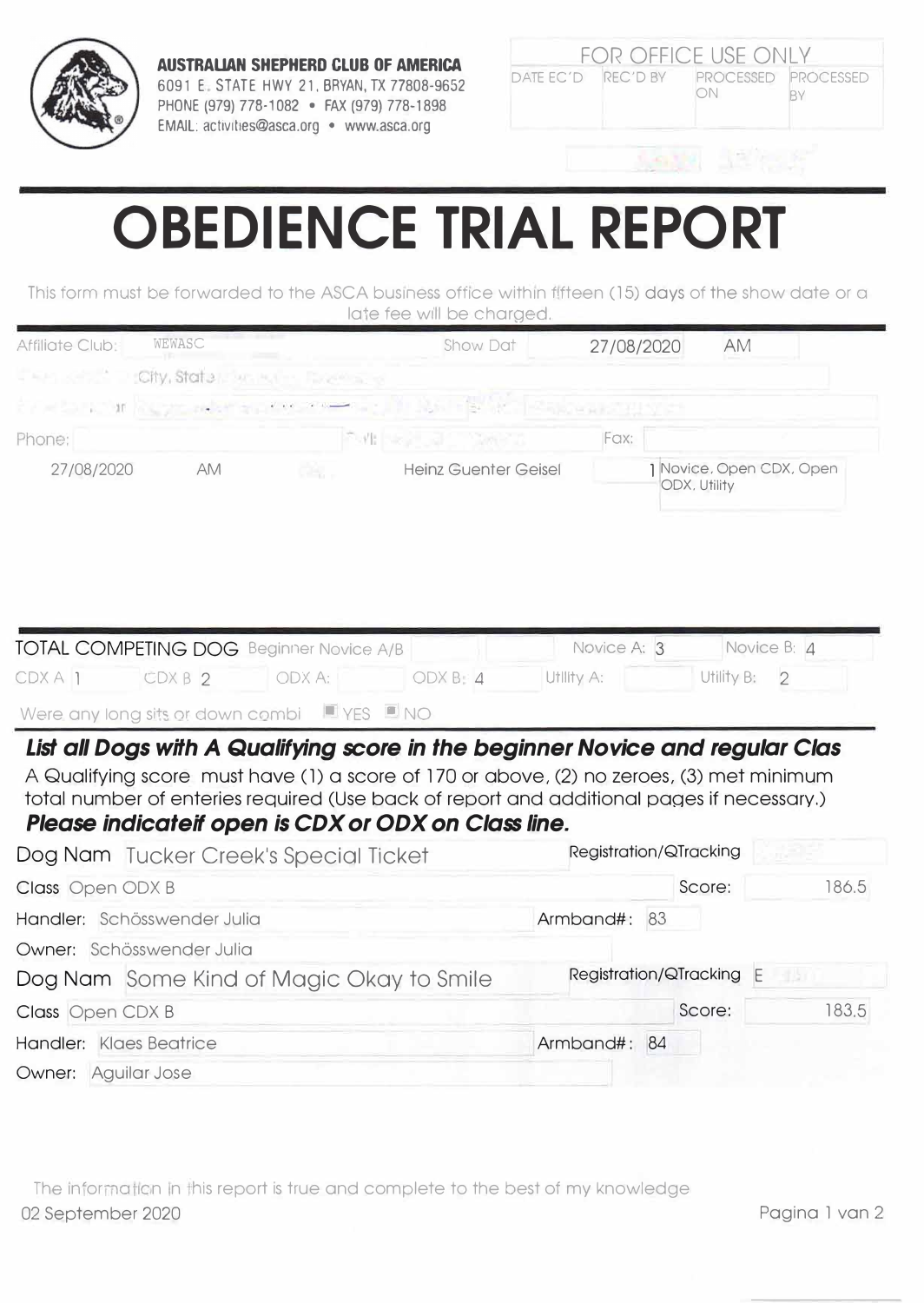| List all Dogs with A Qualifying score in the beginner Novice and regular Clas             |                        |                        |       |
|-------------------------------------------------------------------------------------------|------------------------|------------------------|-------|
| A Qualifying score must have (1) a score of 170 or above, (2) no zeroes, (3) met minimum  |                        |                        |       |
| total number of enteries required (Use back of report and additional pages if necessary.) |                        |                        |       |
| Please indicateif open is CDX or ODX on Class line.                                       |                        |                        |       |
| Dog Nam Thunderstrike Spectre Thunder Hill Primeo                                         | Registration/QTracking |                        |       |
| Class Novice B                                                                            |                        | Score:                 | 180   |
| Handler: Harant Andrea                                                                    | Armband#:              | 89                     |       |
| Owner: Harant Andrea                                                                      |                        |                        |       |
| Dog Nam Crown Point 50 Letters Are Just Enough Fo Registration/QTracking                  |                        |                        |       |
| Class Novice B                                                                            |                        | Score:                 | 185   |
| Handler: Krammer Nina                                                                     | Armband#: 87           |                        |       |
| Owner: Dolif Stefan                                                                       |                        |                        |       |
| Dog Nam Bukatwins Witch                                                                   |                        | Registration/QTracking | 여자 자기 |
| <b>Class Novice A</b>                                                                     |                        | Score:                 | 189.5 |
| Handler: Singer Sabina                                                                    | Armband#:              | 93                     |       |
| Owner: Singer Sabina                                                                      |                        |                        |       |
| Dog Nam Luca von der Mysteryranch                                                         |                        | Registration/QTracking |       |
| Class Novice A                                                                            |                        | Score:                 | 175   |
| Handler: Illig Carolin                                                                    | Armband#:              | 92                     |       |
| Owner: Illig Carolin                                                                      |                        |                        |       |
| Dog Nam Faithfuls Life is Life                                                            |                        | Registration/QTracking | 34. J |
| <b>Class Novice A</b>                                                                     |                        | Score:                 | 195   |
| Handler: Laack Katrin                                                                     | Armband#:<br>-91       |                        |       |
| Owner: Laack Katrin                                                                       |                        |                        |       |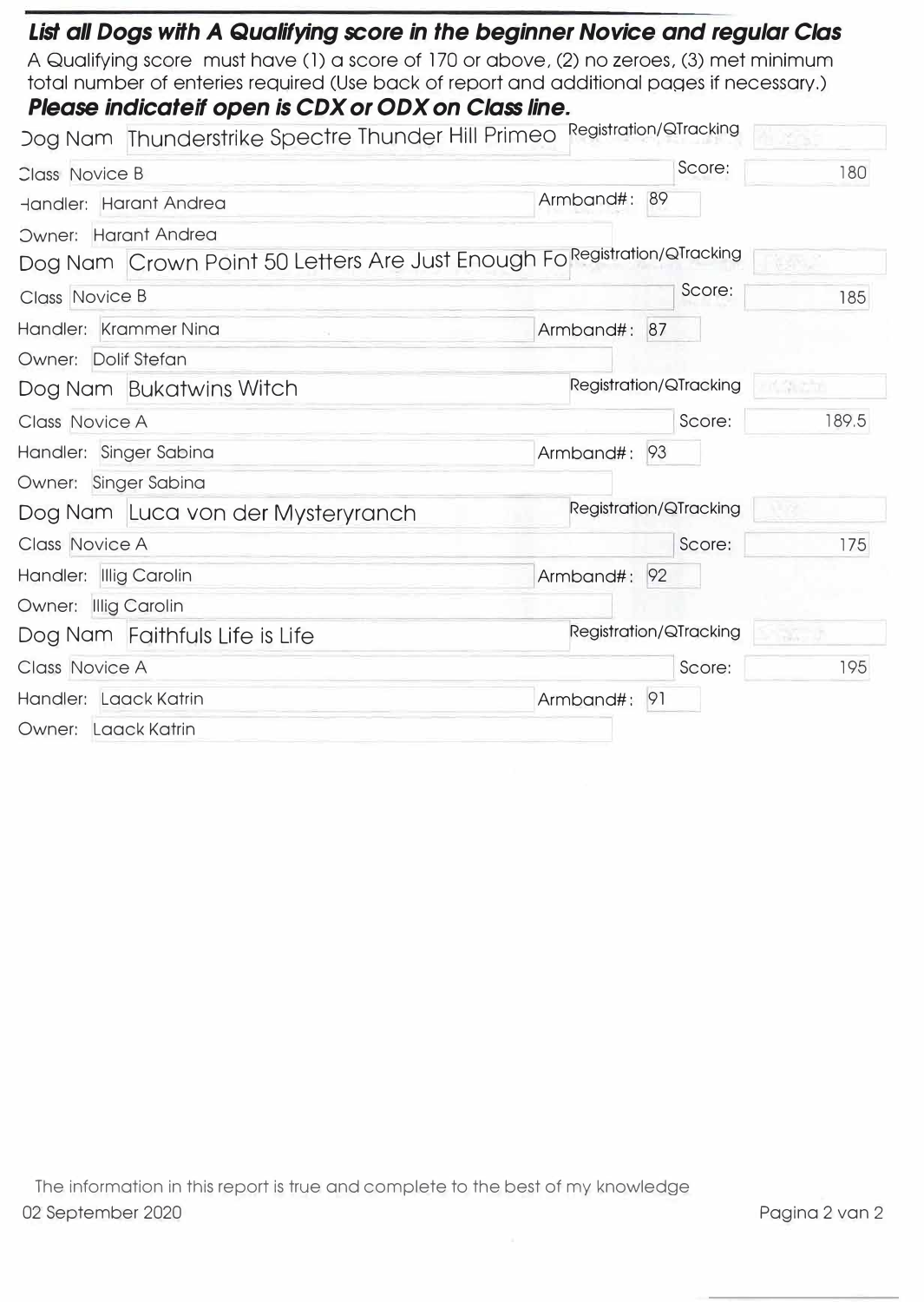

**AUSTRALIAN SHEPHERD CLUB OF AMERICA** 6091 E. STATE HWY 21, BRYAN, TX 77808-9652 PHONE (979) 778-1082 • FAX {979) 778-1898 EMAIL: activities@asca.org • www.asca.org

|  | <b>FOR OFFICE USE ONLY</b>                   |  |
|--|----------------------------------------------|--|
|  | DATE EC'D REC'D BY PROCESSED PROCESSED<br>ON |  |

## $35455 - 35454$

## **OBEDIENCE TRIAL REPORT**

This form must be forwarded to the ASCA business office within fifteen (15) days of the show date or a late fee will be charged.

|                                                              |        |                | Show Dat                                                                                                                                                                                                                                                                                                                      | 27/08/2020              | PM                                               |                               |
|--------------------------------------------------------------|--------|----------------|-------------------------------------------------------------------------------------------------------------------------------------------------------------------------------------------------------------------------------------------------------------------------------------------------------------------------------|-------------------------|--------------------------------------------------|-------------------------------|
| Show Location (City, State Weilheim, Germany                 |        |                |                                                                                                                                                                                                                                                                                                                               |                         |                                                  |                               |
| for the first of the complete state of the                   |        |                | E-Mail:                                                                                                                                                                                                                                                                                                                       | 小数 三甲 スペリオピリ            |                                                  |                               |
| Phone;                                                       |        |                | 三川川 のなり                                                                                                                                                                                                                                                                                                                       | Fax:                    |                                                  |                               |
| 27/08/2020                                                   | PM     | oR3            | Gudrun Dytrych                                                                                                                                                                                                                                                                                                                |                         | 2 Junior, Novice, Open<br>CDX, Open ODX, Utility |                               |
| TOTAL COMPETING DOG Beginner Novice A/B<br>CDXA <sub>1</sub> | CDXB 3 | ODX A:         | ODXB: 3                                                                                                                                                                                                                                                                                                                       | Novice A:<br>Utility A: | 4<br>Utility B:                                  | Novice B: 4<br>$\overline{2}$ |
| Were any long sits or down combi                             |        | YES <b>ENO</b> |                                                                                                                                                                                                                                                                                                                               |                         |                                                  |                               |
|                                                              |        |                |                                                                                                                                                                                                                                                                                                                               |                         |                                                  |                               |
|                                                              |        |                | List all Dogs with A Qualifying score in the beginner Novice and regular Clas<br>A Qualifying score must have (1) a score of 170 or above, (2) no zeroes, (3) met minimum<br>total number of enteries required (Use back of report and additional pages if necessary.)<br>Please indicateif open is CDX or ODX on Class line. |                         |                                                  |                               |
| Dog Nam Masquerade Miss Money Penny                          |        |                |                                                                                                                                                                                                                                                                                                                               |                         | Registration/QTracking                           |                               |
| Class Utility B                                              |        |                |                                                                                                                                                                                                                                                                                                                               |                         | Score:                                           | 178.5                         |
| Handler: Öhler Susanne                                       |        |                |                                                                                                                                                                                                                                                                                                                               | Armband#: 82            |                                                  |                               |
| Owner: Öhler Susanne                                         |        |                |                                                                                                                                                                                                                                                                                                                               |                         |                                                  |                               |
| Dog Nam Zestforlife Tiranog Masquerade                       |        |                |                                                                                                                                                                                                                                                                                                                               |                         | Registration/QTracking                           | 1611 F.P                      |
| Class Open ODX B                                             |        |                |                                                                                                                                                                                                                                                                                                                               |                         | Score:                                           | 193                           |
| Handler: Öhler Susanne                                       |        |                |                                                                                                                                                                                                                                                                                                                               | Armband#: 80            |                                                  |                               |